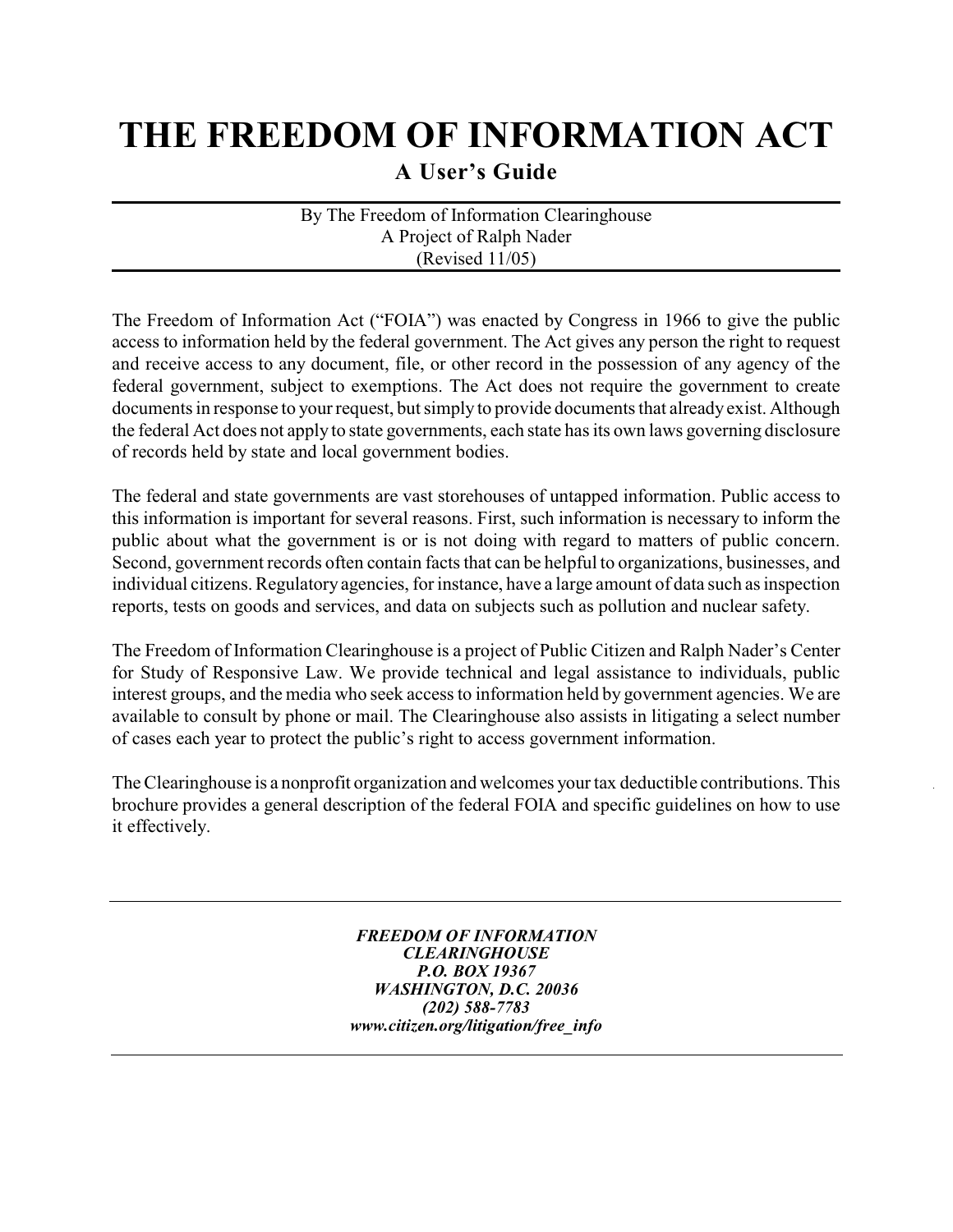## TABLE OF CONTENTS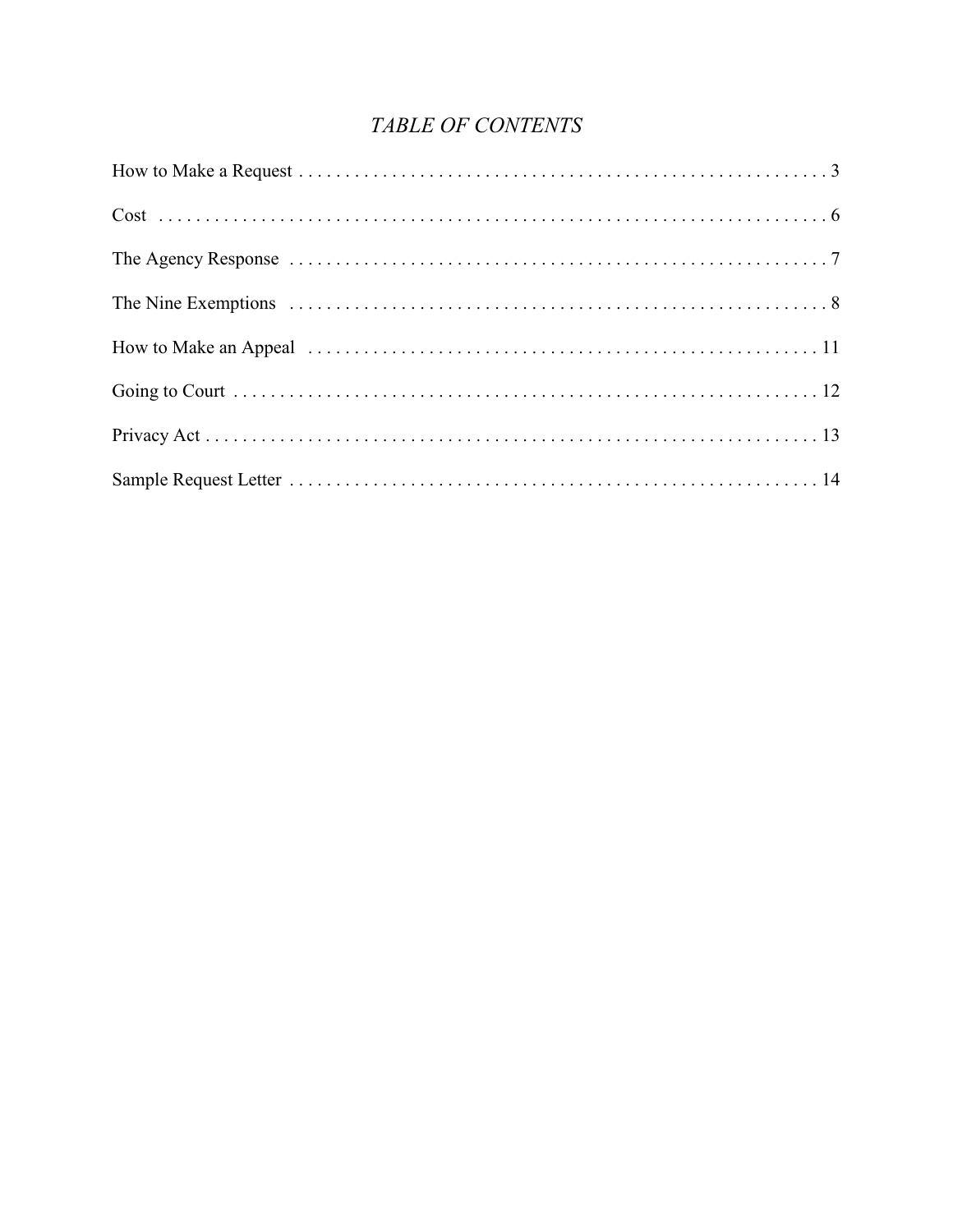## *HOW TO MAKE A REQUEST*

**(1)** The first step is to determine which agency has the records you want. There is no central government FOIA office, and each agency has its own office or public information staff. There is no special way of determining which agency has the information other than common sense and contacting various agencies. If you have trouble determining which federal agencies have the records you seek, you may consult the United States Government Manual, which is available at most public libraries and on the Internet. The Government Manual contains a list of federal agencies and a brief description of their functions. The Manual also contains the addresses and telephone numbers for each agency.

**(2)** The next step is to determine whether a FOIA request is necessary. In 1996, Congress amended the FOIA to make it possible to obtain information that is frequently requested by the public, without a FOIA request. Agencies must make thesematerials, and indexes for finding them, available in their Reading Rooms. The FOIA further requires agencies to make their Reading Room materials available on-line, or on CD-ROM or disk, if they were created after November 1, 1996. Check online to see if the agency has posted records that provide the information you want, or indexes that will help you to identify the information systems that are likely to contain the information you want. If the agency has not posted its indexes on-line (or you do not have Internet access), check to see if the agency Reading Room has a list of information and record locator systems. Check these indexes to see if the records you seek, or related records, have been requested previously and are available at the agency's Reading Room. You may want to call the agency's public information staff for assistance, especially if you do not have access to its Reading Room materials. The public information staff should be able to provide you with a guide and reference materials on how to obtain information from the agency.

**(3)** If your preliminary exploration does not yield the information you seek, you may then decide to send a FOIA request asking that the agency search its files for the information and make the records available to you. Send your request to all agencies or agency field offices that may have the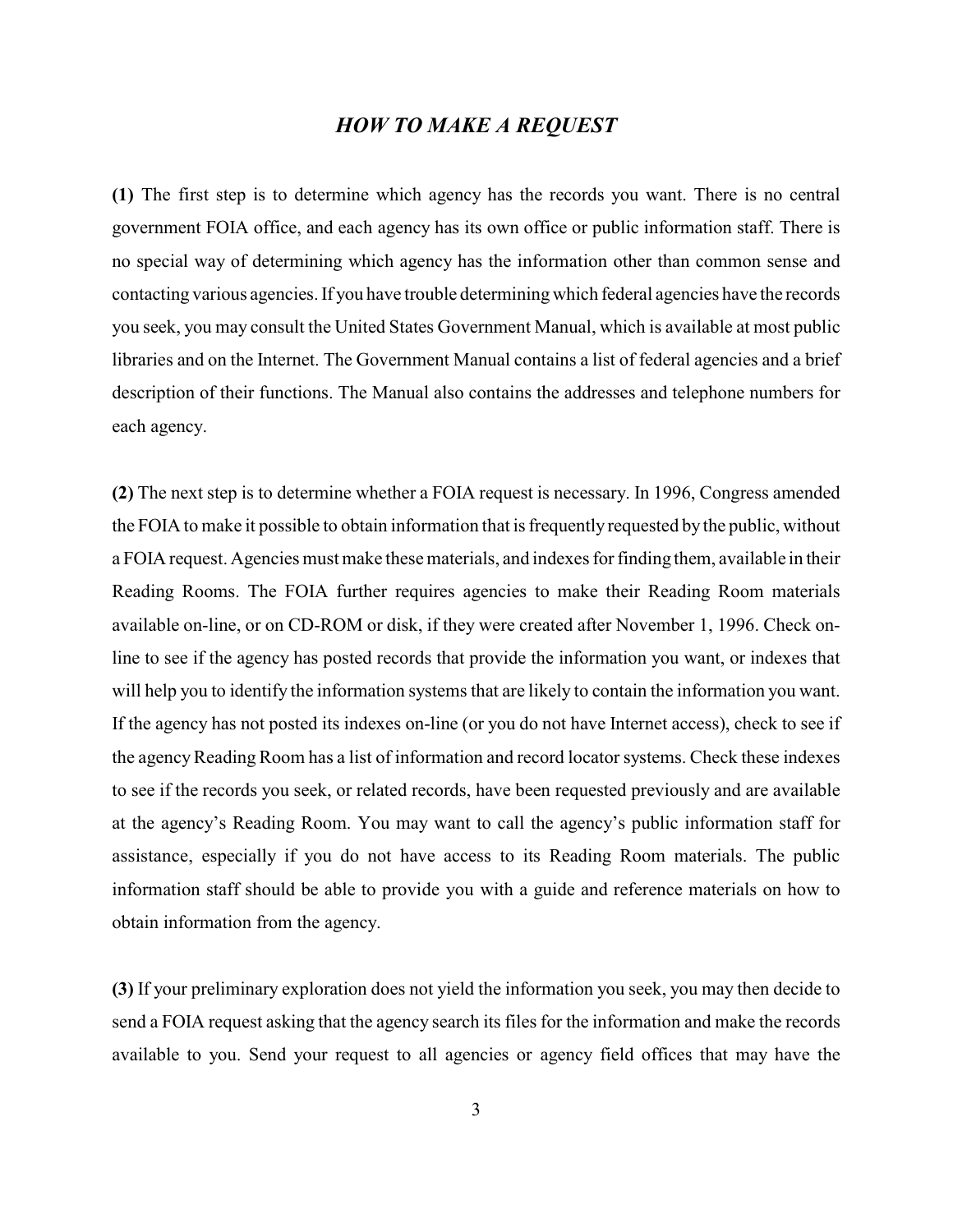information you seek. Each agency is required to produce a "handbook" that describes how to file a FOIA request for its records and describes the types of records the agency holds. You may call the agency and ask for a copy of the handbook to help you in writing your request, or you may find the handbook on the agency's website. The *Code of Federal Regulations*, which can be found in many public libraries and on-line, also contains FOIA procedures for each agency. Some agencies accept FOIA requests by fax or by e-mail. All agencies accept requests by mail.

In your request letter, you must specify what you want, since the law requires your request to "reasonably describe" the records you seek. This means that you may not simply ask questions but must request records describing or pertaining to a particular subject. You do not need to specify a document by name or title, but you must provide a reasonable enough description to allow government employees who are familiar with the agency's files to locate the records you seek. For example, if you want information on nursing homes in your area and know that the government requires some sort of annual surveys to be conducted on nursing homes, it is sufficient to request access to the surveys and all records pertaining to the surveys for particular years and/or regions. Agencies are not obligated to create a record to respond to your request, but only to provide existing records. A record is information in any format, including maps, photographs, computer disks, and electronic formats.

**(4)** Your request should state that it is being made pursuant to the Freedom of Information Act (5 U.S.C.§ 552) and, if you are requesting records about yourself, pursuant to the Privacy Act (5 U.S.C. § 552a) as well. For requests to the FBI, send your letter to the FBI Field Office that you believe has your records. For all requests, you should write "Freedom of Information Request" (or Appeal) on the envelope and on the letter, and you should retain a copy for your files. You do not have to explain the reasons for your request, and government employees generallydo not have any right to ask unless you are seeking a waiver of costs (see below).

**(5)** To request records about yourself, you may ask for "all records pertaining to me" and include your full name, address, date and place of birth, and social security number. To verify that you are requesting your own records, you may have your signature notarized by a notary public or add to the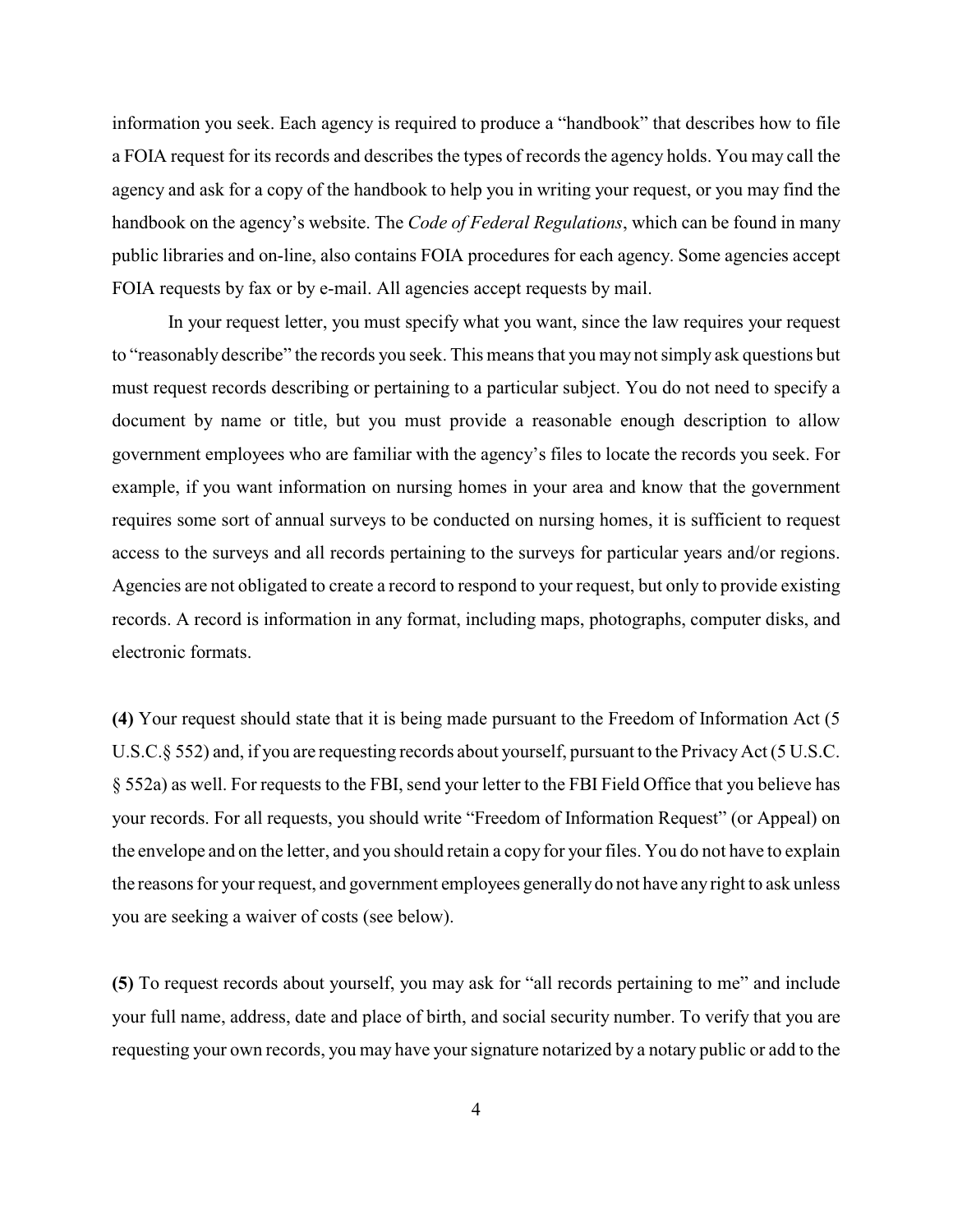letter the following: "Pursuant to 28 U.S.C. § 1746, I declare under penalty of perjury that the foregoing is true and correct."

**(6)** If the agency maintains the records you seek in electronic form, you can request that the information be provided in that form. Also, the agency is required to undertake a "reasonable" electronic search for records it maintains in electronic format. If the agency maintains the records in one format but you want them in another, the agency must provide the information in the format you desire, if it is "readily reproducible" in that format. You should be aware that each agency's ability to reproduce information in specified electronic formats varies.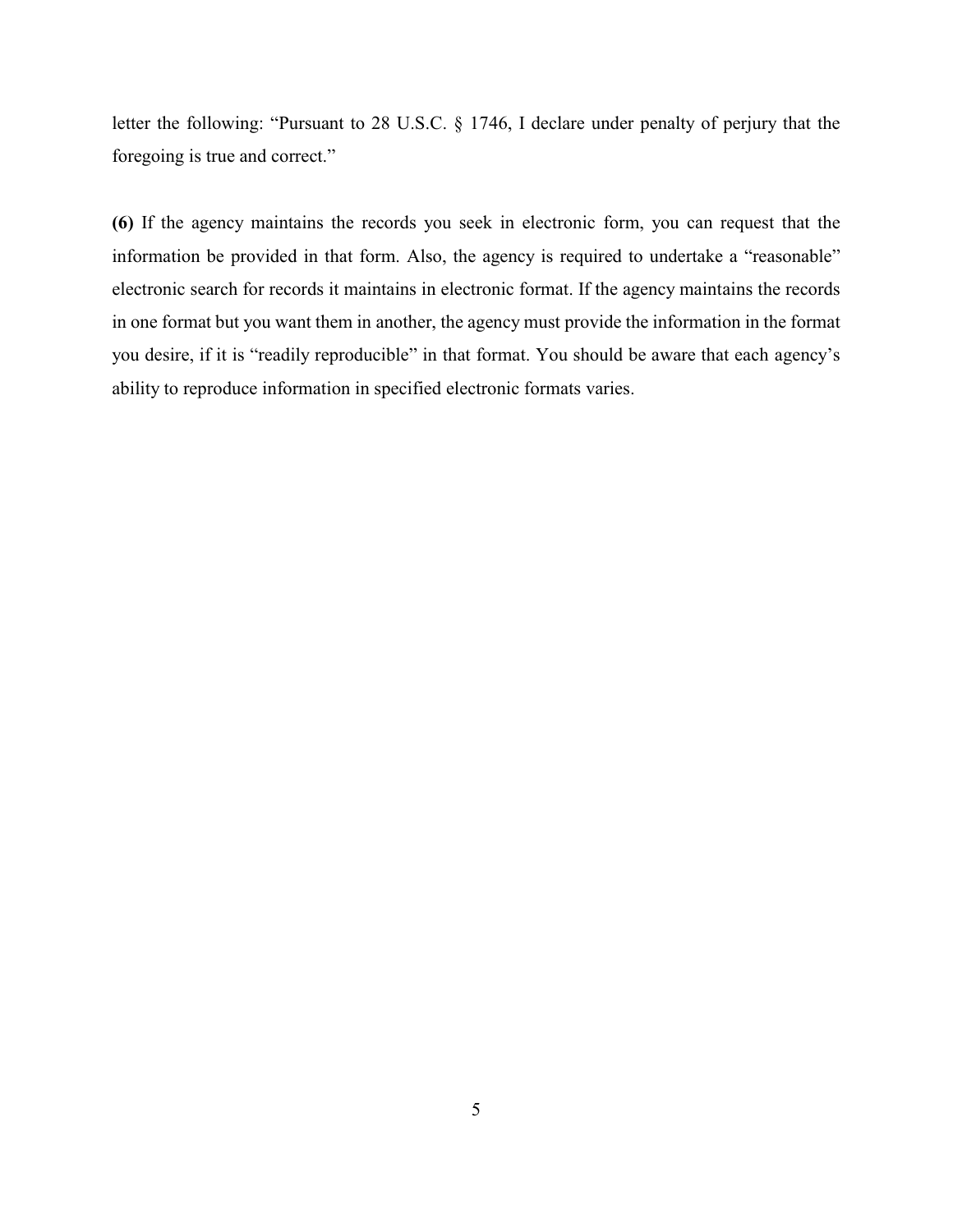## *COSTS*

The Act provides that agencies may charge different fees depending on who is requesting the information. Commercial users pay reasonable standard charges for document search, review, and duplication. Educational or noncommercial scientific institutions and representatives of the news media may only be charged for reasonable duplication costs. \$.10-\$.25 per page is reasonable. All other users may be charged for document search and duplication; except for commercial users, however, the first two hours of search time and the first hundred pages of copying are free.

Regardless of the above categories, you may be entitled to a waiver or reduction of fees if, according to the Act, "disclosure of the information is in the public interest because it is likely to contribute significantly to public understanding of the operations or activities of the government and is not primarily in the commercial interest of the requester." In requesting a fee waiver, you should explain why you are seeking the information and how your access to it will further public understanding or awareness of government activities.

If you are denied a fee waiver or if an agency grants an unsatisfactory reduction of fees, ask the agency to justify its actions. Fee issues may be appealed and are also subject to judicial review.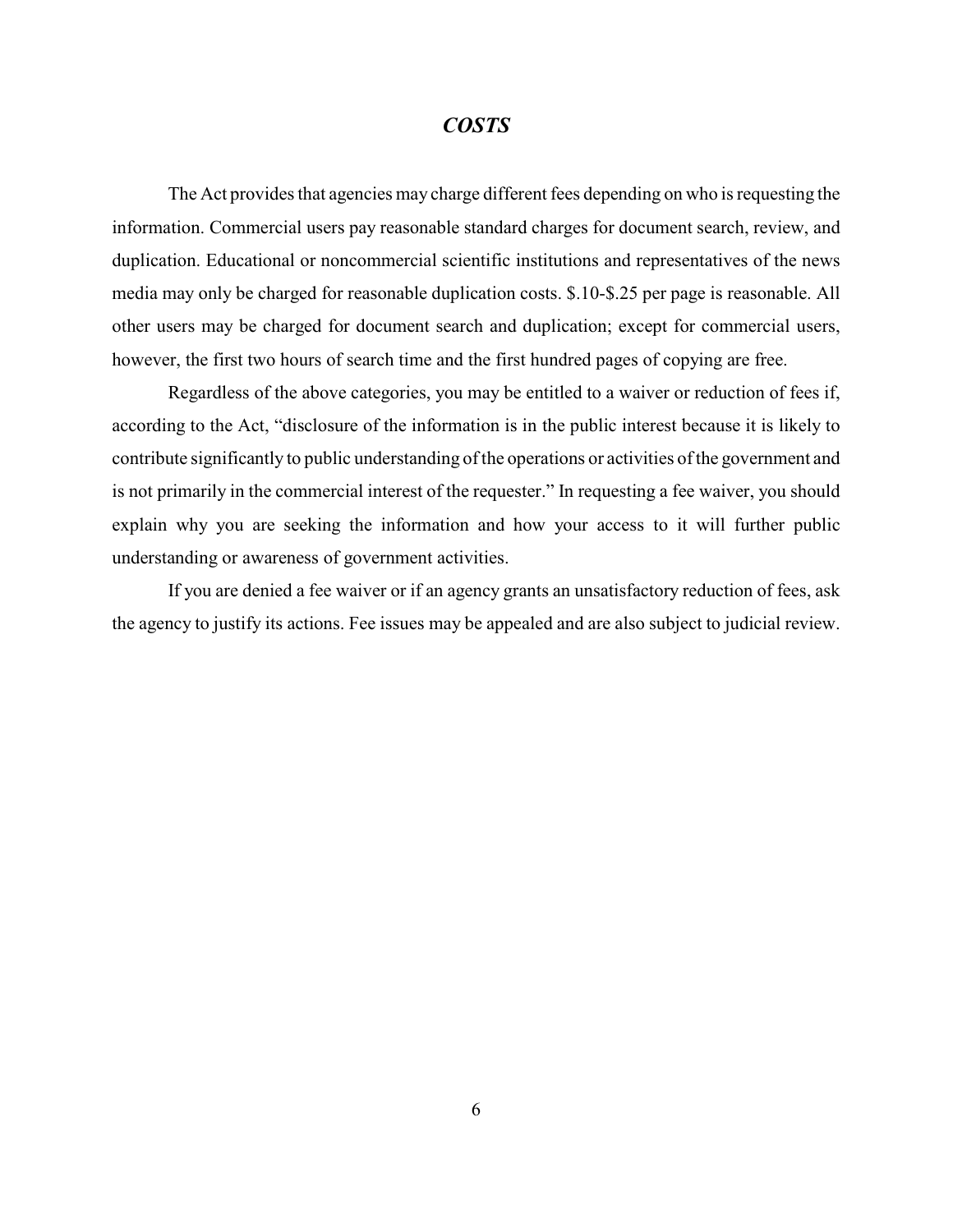## *THE AGENCY RESPONSE*

Under the FOIA, an agency may deny your request if you have failed to reasonably describe the documents, if the agency has conducted a reasonable search and has determined that the requested documents do not exist or are not in the possession or control of the agency, if you are not willing to pay the anticipated costs of responding to your request, or if the documents are specifically covered by one of the Act's nine exemptions (see below). If the agency claims you have inadequately described the documents you seek, you should rewrite your request more precisely and resubmit it and/or contact the official processing your request to describe what you seek.

The law sets specific deadlines for replying to FOIA requests: 20 working days on the initial request, and 20 working days on the administrative appeal. The FOIA also requires agencies to expedite requests that are particularly time-urgent: if there is a threat to an individual's life or safety, or the party requesting the information demonstrates an urgent need to inform the public.

In spite of these rules, delay is common. Even though the law says that an agency may receive a time extension only in unusual or exceptional circumstances, agencies regularly exceed the twenty working-day deadline without notifying the requester. At some agencies, the delays may last many months or even years.

In an effort to speed up the process, Congress amended the FOIA in 1996 to encourage agencies to set up a multi-track system so that requests for smaller amounts of material can be responded to more quickly. Check agency regulations to see if your request can qualify for faster processing under a multi-track system or, in unusual circumstances, under the provision for expedited processing. In your request letter, include any information supporting your request for faster processing. If you are seeking expedited processing, you must provide the information in a statement certified to be true and correct to the best of your knowledge and belief. You can do this by including the following sentence in your letter: "I certify that the statements contained in this letter are true and correct to the best of my knowledge and belief."

If the agency does not respond in the time required, seems to be taking too long, or has denied your request or given you information you consider incomplete, you should consider the reasons for denial and the options you have for contesting them, discussed below: appealing within the agency and/or going to court.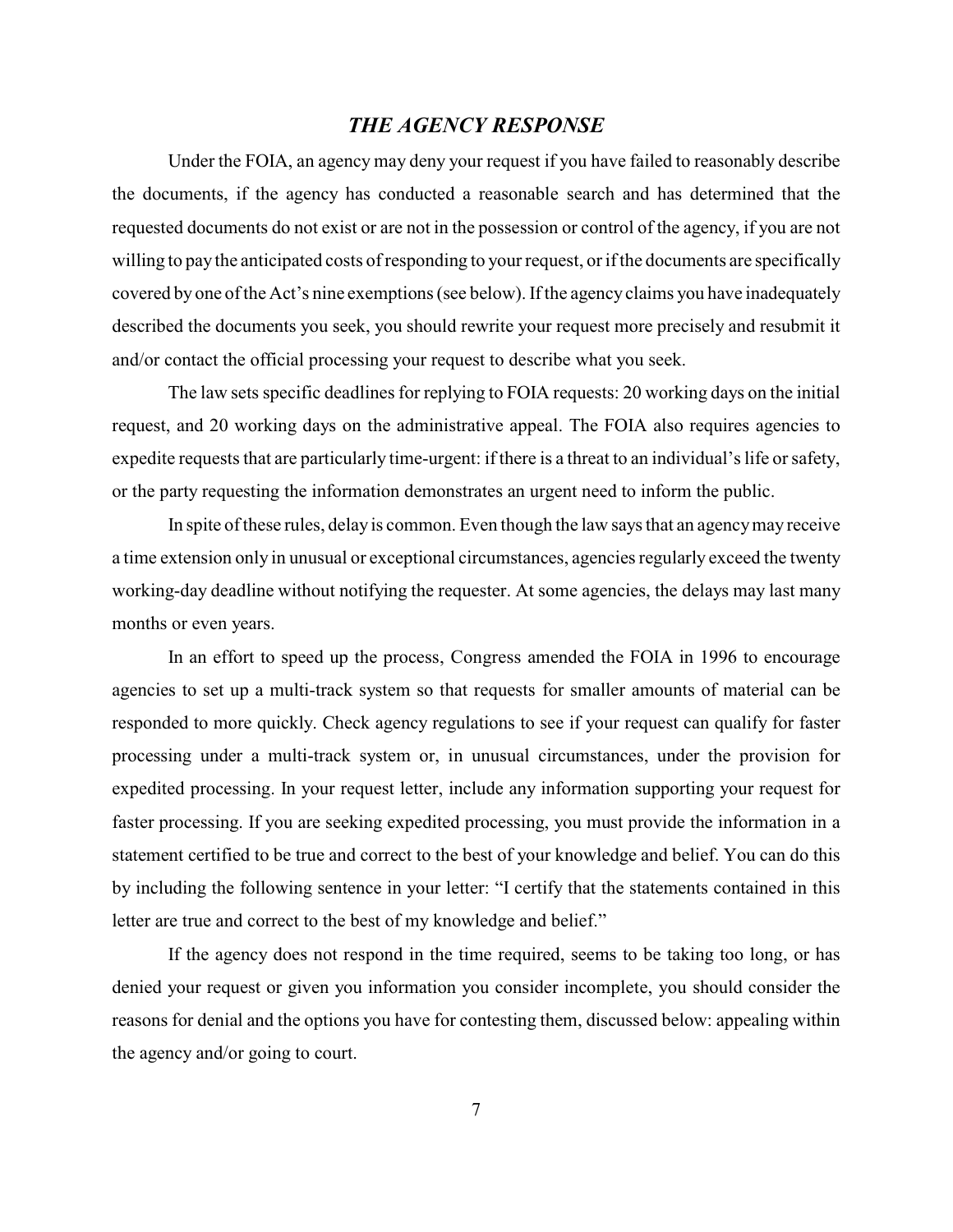## *THE NINE EXEMPTIONS*

An agency may withhold some or all of the records that you seek if they fall within one or more of the nine exemptions described below. You may challenge an agency's decision to withhold the records by appealing any denial. In some cases, you may also ask the agency to use its discretion to release the records even if the records are covered by an exemption.

#### **(1) National Security**

The documents exempt under this section are those that are properly classified pursuant to a Presidential Executive Order. If you are requesting a document that the agency tells you is classified, you may want to ask that the reasons for classification be re-examined, as the agency may determine that there is no longer a need for secrecy, at least as to some parts of the records in question.

#### **(2) Internal Agency Rules**

This exemption protects rules and practices of agency personnel that are "predominantly internal" in nature and whose disclosure serves no substantial public interest or significantly risks circumvention of agency regulations or statutes. Thus, minor employee matters such as employee parking and cafeteria regulations are exempt.

#### **(3) Information Exempted by Another Federal Statute**

This exemption honors mandatory nondisclosure provisions in other laws.

#### **(4) Trade Secrets**

Agencies withhold trade secrets and confidential commercial or financial information. This exemption is often invoked by the Environmental Protection Agency, the Food and Drug Administration, and other regulatory agencies that receive information from companies. Trade secrets are protected from disclosure. Commercial or financial information may be withheld if it is not customarily disclosed to the public by the company, if its disclosure would be likely to impair the agency's ability to obtain information in the future, or if disclosure of the information would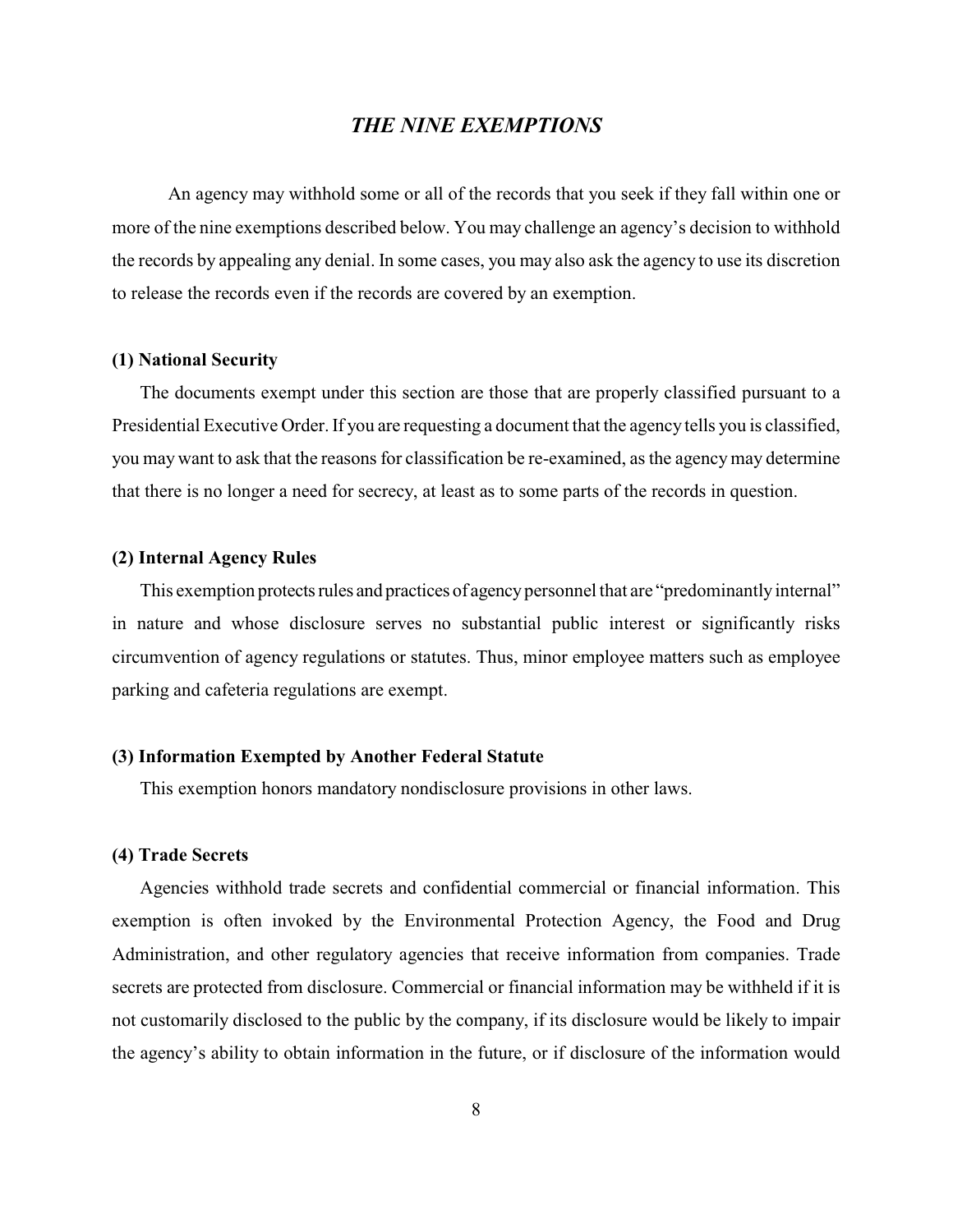cause substantial competitive injury to the business that submitted it to the government. Confidential or financial information that companies give to the government voluntarily ordinarily receives more protection than information that businesses are required to submit.

#### **(5) Internal Agency Memoranda**

This exemption protects information about an agency's decision-making process. Advice and recommendations involving a "deliberative process" on legal and policy matters may be withheld, but the segregable, factual portions of documents should be disclosed. Preliminary drafts and unfinished reports may be withheld, but final decisions and the memos on which they are based must generally be disclosed. Thus, a memo from a staff person to a supervisor recommending that a particular policy be established would be exempt from disclosure. But the factual portions of this memo would not be exempt unless they reveal the deliberative decision-making process of the agency.

#### **(6) Personal Privacy**

This exemption involves a balancing of the public's interest in disclosure against the degree of invasion of privacy that would result from disclosure. If your request involves this exemption, you should provide a brief explanation of the public benefits from disclosure, particularly how disclosure sheds light on government activities, so that it can be determined whether any invasion of privacy resulting from disclosure would be "clearly unwarranted."

#### **(7) Investigatory Records**

This exemption protects information compiled for law enforcement purposes that could reasonably be expected to interfere with enforcement proceedings, to identify a confidential source, to disclose techniques and procedures for law enforcement investigations, or to invade personal privacy.

#### **(8) & (9) Other Exemptions**

These are two special-interest exemptions relating to banking and oil well information, and they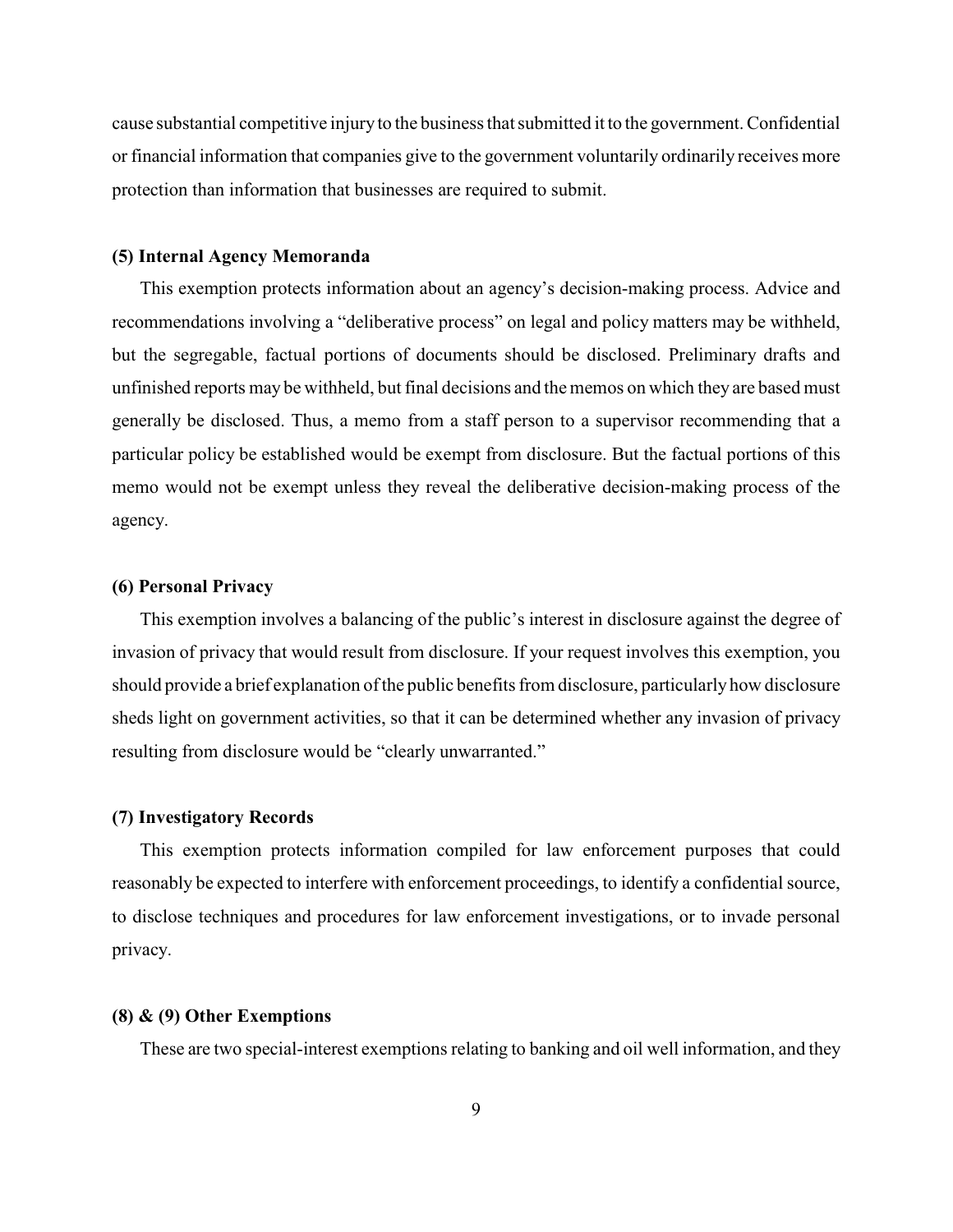are not relevant to most FOIA requests.

**Note:** If an agency withholds records based on one of these nine exemptions, it must (1) release portions of the records that are not exempt and that can be separated from the exempt portions; (2) indicate where the withheld portions appear on the records; and (3) if the records are withheld in their entirety, provide a reasonable estimate of the amount of information that is being withheld, unless giving an estimate would harm an interest protected by the exemption invoked. Under certain circumstances, an agency may state that it has no records subject to your request, even though it does in fact have some relevant records. For example, under exemption 1 (national security), the government can refuse to acknowledge the existence of classified records if the mere existence of the records is classified. Under exemption 7 (investigatory records), where a subject is not aware of a criminal investigation and disclosure could interfere with law enforcement proceedings, the government can refuse to state whether such records exist.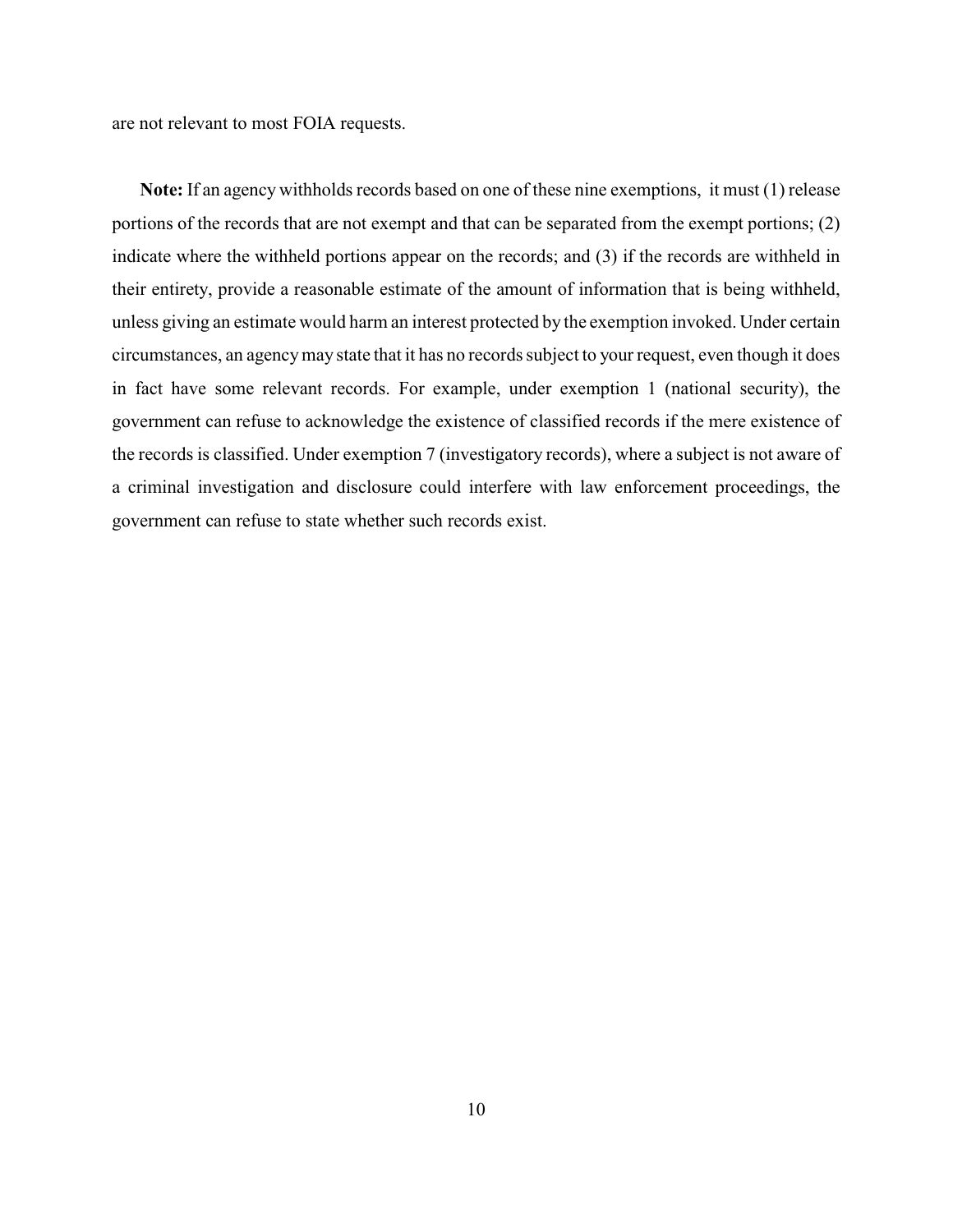## *HOW TO MAKE AN APPEAL*

If your request is partially or entirely denied, you may appeal within the agency or department. The agency's denial letter should inform you of appeal procedures and the proper address to send your appeal letter. Your appeal letter should attach and describe copies of the request and the denial, state that an appeal is being made of the agency's initial denial, and, if you can, explain why the denial was unwarranted, either because the exemption does not apply or because the agency should use its discretion to release the records anyway.

Many agencies require that appeals be filed within 30 days. Unless you are aware of a different time limit, you should file your appeal letter within 30 days. You must file an appeal within the agency before proceeding to court, except when an agency fails to respond substantively to your request within 20 working days. In those situations, you are legally entitled to go to court without filing an appeal. However, most courts view this as unreasonable. If your request has been excessively delayed, it is generally better to send a letter demanding a prompt response before going to court; if the request has been denied in part or in full, then you *must* appeal before a lawsuit can be filed. A lawsuit may take a year or more, so coaxing the information out of the agency is preferable to going to court. Following up written requests with phone calls can speed up your request. If agencies are aware that you know your rights, they will sometimes move more quickly. For your files, keep a written record of all phone contact with the agency processing your request.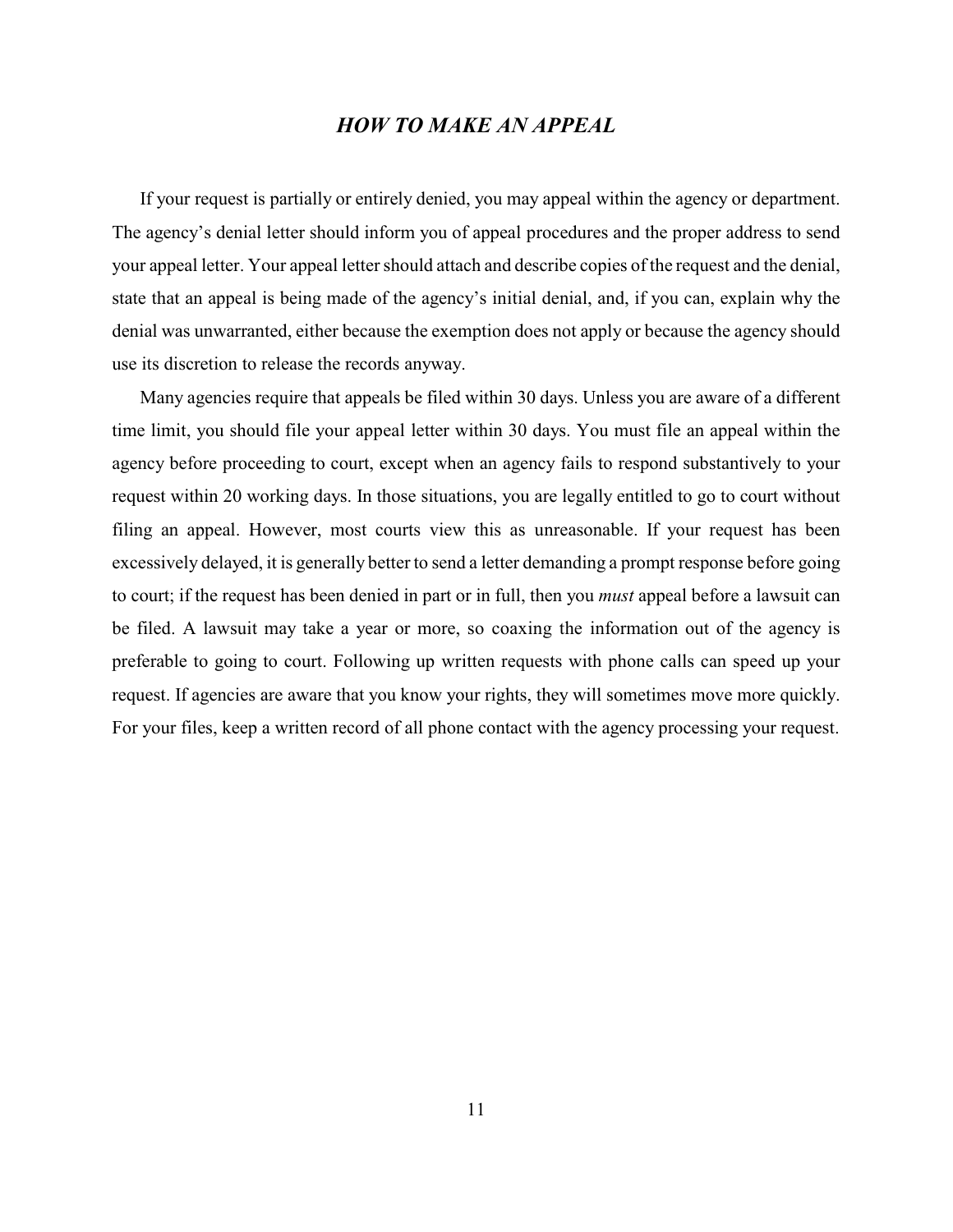## *GOING TO COURT*

The Act is designed to make litigation as simple as possible. In some instances, taking a FOIA case to court is not overly complicated, and requesters can do it themselves without a lawyer. However, it is more helpful to have a lawyer if you litigate in court. After your appeal is denied, or after 20 working days have elapsed from the time the agency received your appeal, you may sue in the United States District Court where you live, where the documents are located, or in the District of Columbia. If the government cannot prove that the requested documents fall within one of nine exemptions from the Act's mandatory disclosure requirement, then the Court will order the agency to give the documents to you. Even if you lose, the agency may release more documents along the way. If you win, the Court may require the government to pay any attorney's fees that you incurred.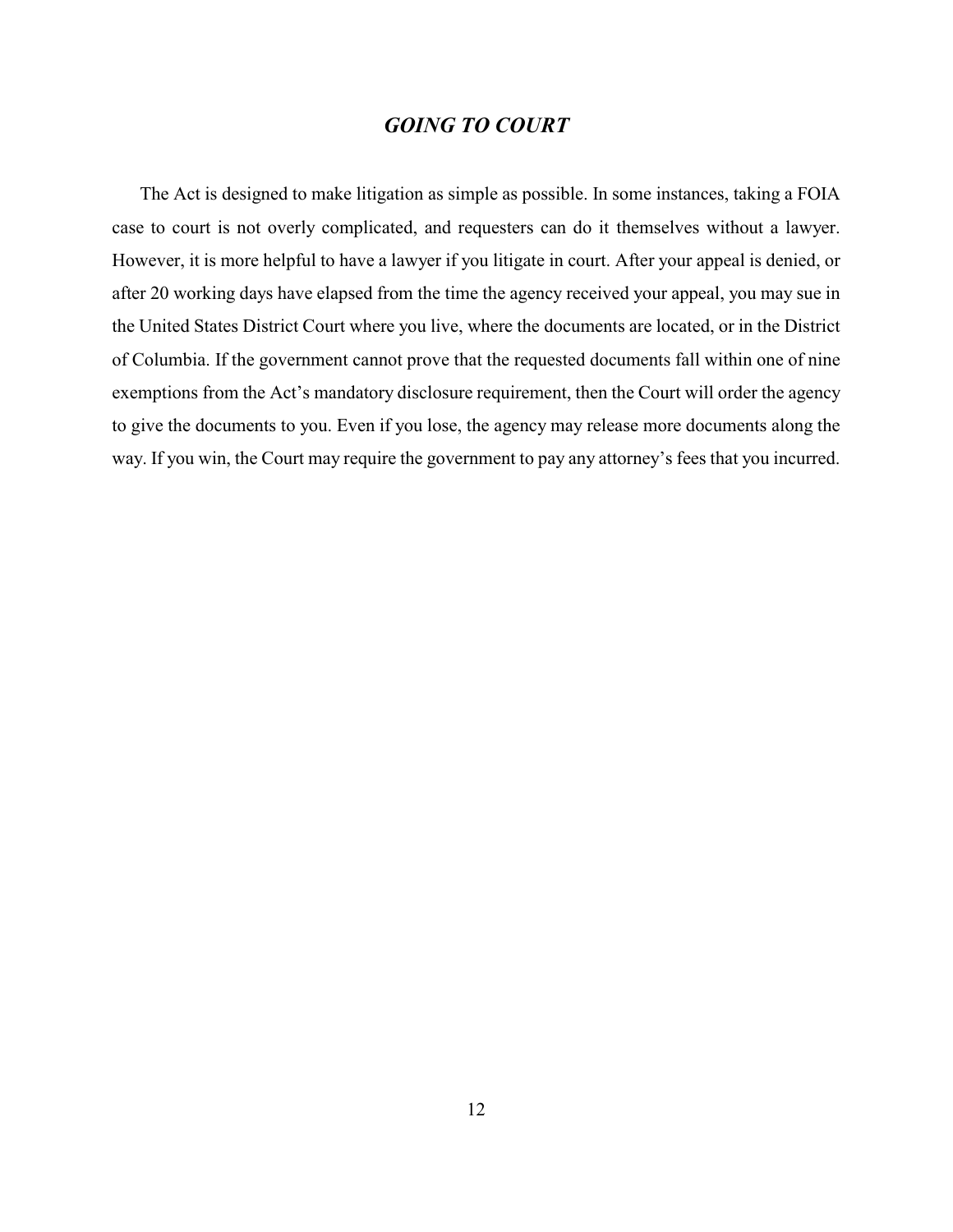## *THE PRIVACY ACT*

In 1974 Congress enacted the federal Privacy Act, 5 U.S.C. § 552a, which, on the one hand, requires the government to protect personal information from misuse and unauthorized disclosure, and, on the other hand, establishes a right for individuals to examine their own files and to seek correction of those files. The limitations on an individual's right of access under the Privacy Act are fewer than those in the FOIA. However, law enforcement agencies and the CIA are completely exempt from the individual access provisions, there is no specific time limit for an agency's initial response to a request, and only U.S. citizens or permanent resident aliens may obtain access to records. Requests for your own file should invoke both the FOIA and the Privacy Act. Neither the Privacy Act nor the FOIA can be used to deny access under the other statute.